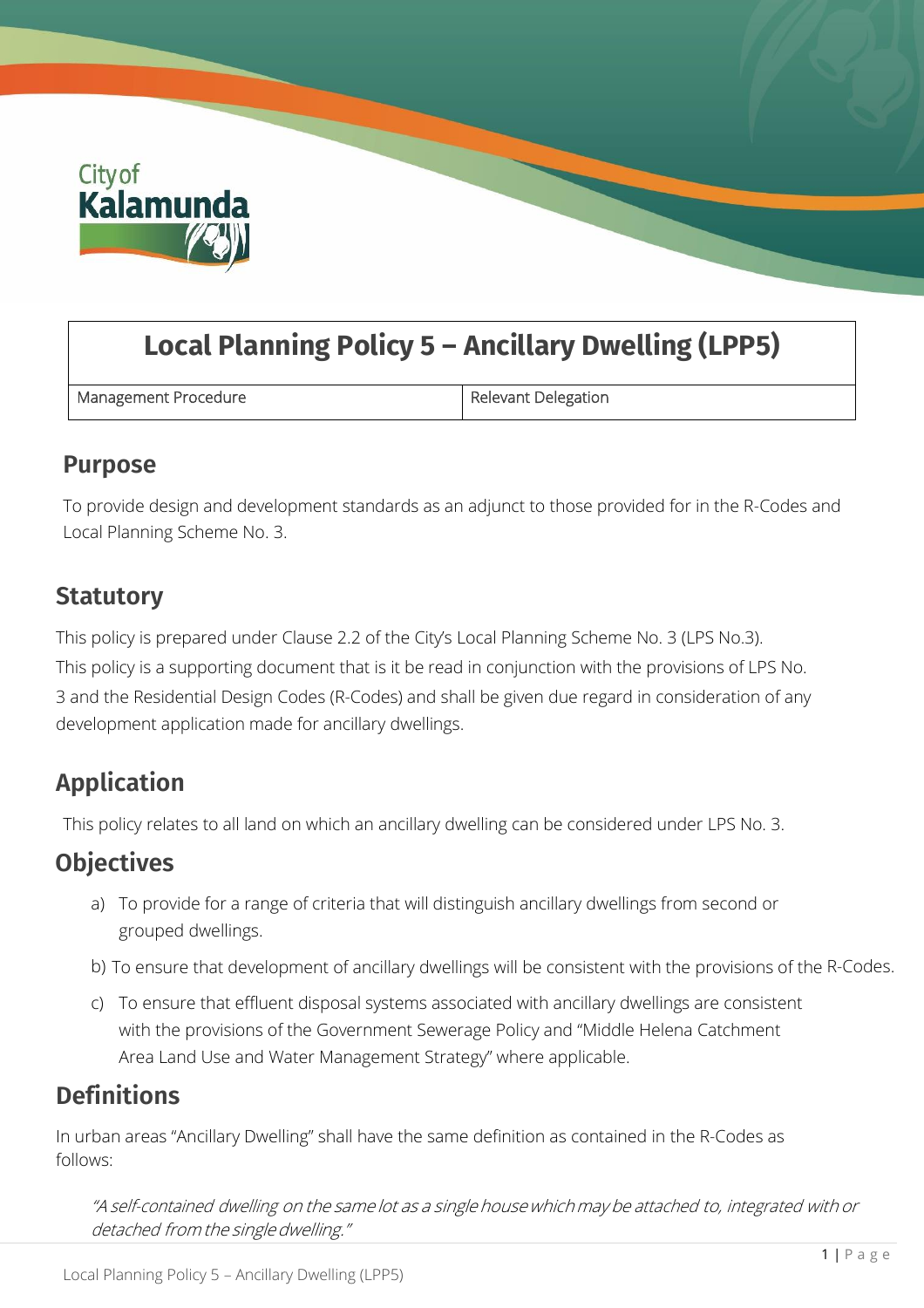

In rural areas the definition of Ancillary Accommodation shall apply as follows:

- a) "Means self-contained accommodation on the same site as a single house and may be attached or detached from the single house existing on the lot".
- b) "Plot ratio area" shall have the same meaning as contained in the R-Codes.
- c) "Urban zoned land" means land zoned Urban under the Metropolitan Region Scheme.
- d) "Rural zoned land" means land zoned Rural under the Metropolitan Region Scheme.

### **Policy Statement**

#### 1. Policy Provisions

Applications for ancillary dwellings shall be considered against the specific provisions in the R-Codes.

#### 2.. General Development Provisions

Unless waived by the City, ancillary dwellings shall conform to the following criteria:

- a) On urban zoned land the ancillary dwelling shall have a maximum plot ratio area of 70m2 as defined under the R-Codes.
- b) On rural zoned land the ancillary dwelling shall have a maximum plot ratio area of 100m2 as defined under the R-Codes.
- c) Development of Ancillary Dwellings in the Middle Helena Catchment Public Drinking Water Source Area shall be considered in conjunction with the City Policy.
- d) Where relevant a proposal for an ancillary dwelling shall also be considered in conjunction with the City's policy "Effluent Disposal for Ancillary Accommodation, Caretaker's Dwellings and Agri-tourism in the Middle Helena Drinking Water Catchment". Ancillary Dwellings in these areas shall be limited to a plot ratio area of 70m2 but may be considered up to a plot ratio of 100m2 if supported by the Department of Water.
- e) On lots where the ancillary dwelling cannot be connected to a reticulated sewer system, it is to be connected to an effluent disposal system serving the main dwelling unless otherwise required.
- f) An ancillary dwelling shall be associated with a single house, which is either constructed or under construction.
- g) An ancillary dwelling shall contain a minimum of one bedroom, bathroom, toilet, kitchen, laundry facility and living area.
- h) Where attached to a main dwelling, the ancillary dwelling is to be constructed of matching or complimentary materials.
- i) Areas designated as storerooms accessible from within the ancillary dwelling shall not exceed 4m2 in order to be exempted from the plot ratio area definition.

#### 3. Proposal for floor areas greater then the prescribed general development provisions

Proposals of ancillary dwellings exceeding plot ratio area of 70 $\mathrm{m}^2$  in urban areas and 100 $\mathrm{m}^2$ in rural areas will only be considered in extenuating circumstances.